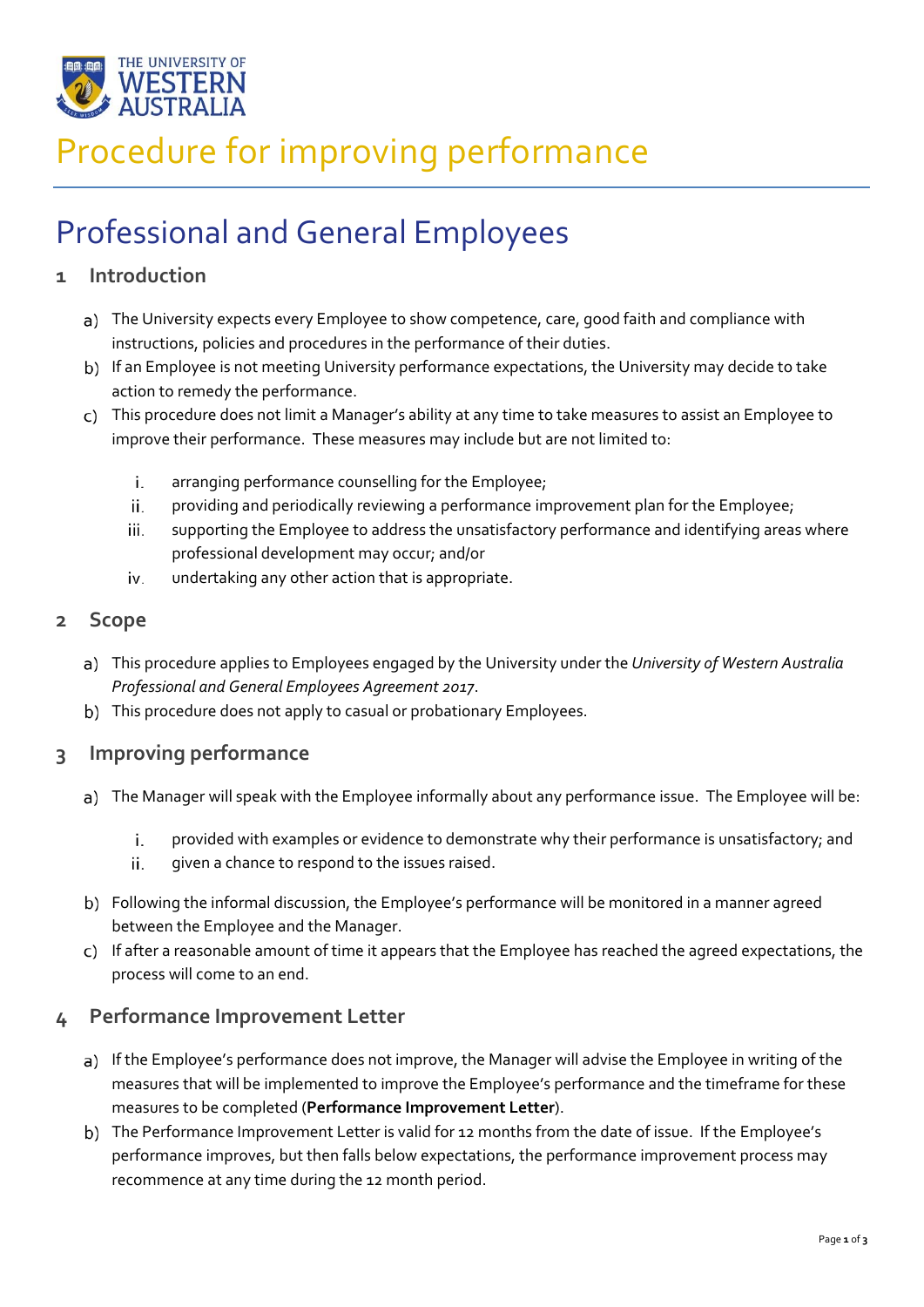### **5 Performance Measures**

- a) The process for managing performance and tracking progress will be discussed between the Manager and the Employee. The process may include any of the measures listed in clause 1(c) of this Procedure.
- b) If the Employee's performance improves within the required timeframe, the Manager will advise the Employee in writing that the measures to assist the Employee to improve performance have been successful (**Satisfactory Performance Letter**).
- c) If the Employee's performance has failed to meet expectations, with two weeks remaining based on the timeframe set out in the Performance Improvement Letter, and their performance has failed, the Manager will advise the Employee in writing of a final opportunity to improve their performance (**Final Improvement Letter**).

#### **6 Review and decision**

- a) If the Employee's performance has failed to meet expectations at the end of the required timeframe, the Manager will advise the Employee in writing either:
	- that the timeframe for the completion of the measures to assist the Employee to improve their i. performance has been extended; or
	- the detail of any disciplinary action recommended to the Director of Human Resources (**DHR**). ii.
- If disciplinary action is recommended, the Manager will draft a letter to the Employee (**Disciplinary Recommendation Letter**). A copy of this letter will be provided to the Employee and to the DHR.

#### *Disciplinary action – no termination of employment*

If the recommended disciplinary action is not termination of employment, the Employee will have 5 working days after receiving the Disciplinary Recommendation Letter to respond to the DHR.

#### *Disciplinary action – termination of employment*

- d) If the recommended disciplinary action is termination of employment, the Employee will have 5 working days after receiving the Disciplinary Recommendation Letter to make a written submission to:
	- i. the DHR; or
	- ii. an Independent Reviewer.
- The Independent Reviewer will advise on whether the termination of employment is reasonable in all the circumstances and provide a report to the DHR and the Employee.

### **7 DHR determination**

- The DHR will determine the disciplinary action to be taken and notify the Employee of that decision before taking the action. Disciplinary action may include but is not limited to one or more of the following:
	- i. formal written censure or reprimand;
	- ii. counselling;
	- iii. attendance at training;
	- termination of employment; iv.
	- withholding of a salary increment; v.
	- demotion by one or more classification levels or increments; and/orvi.